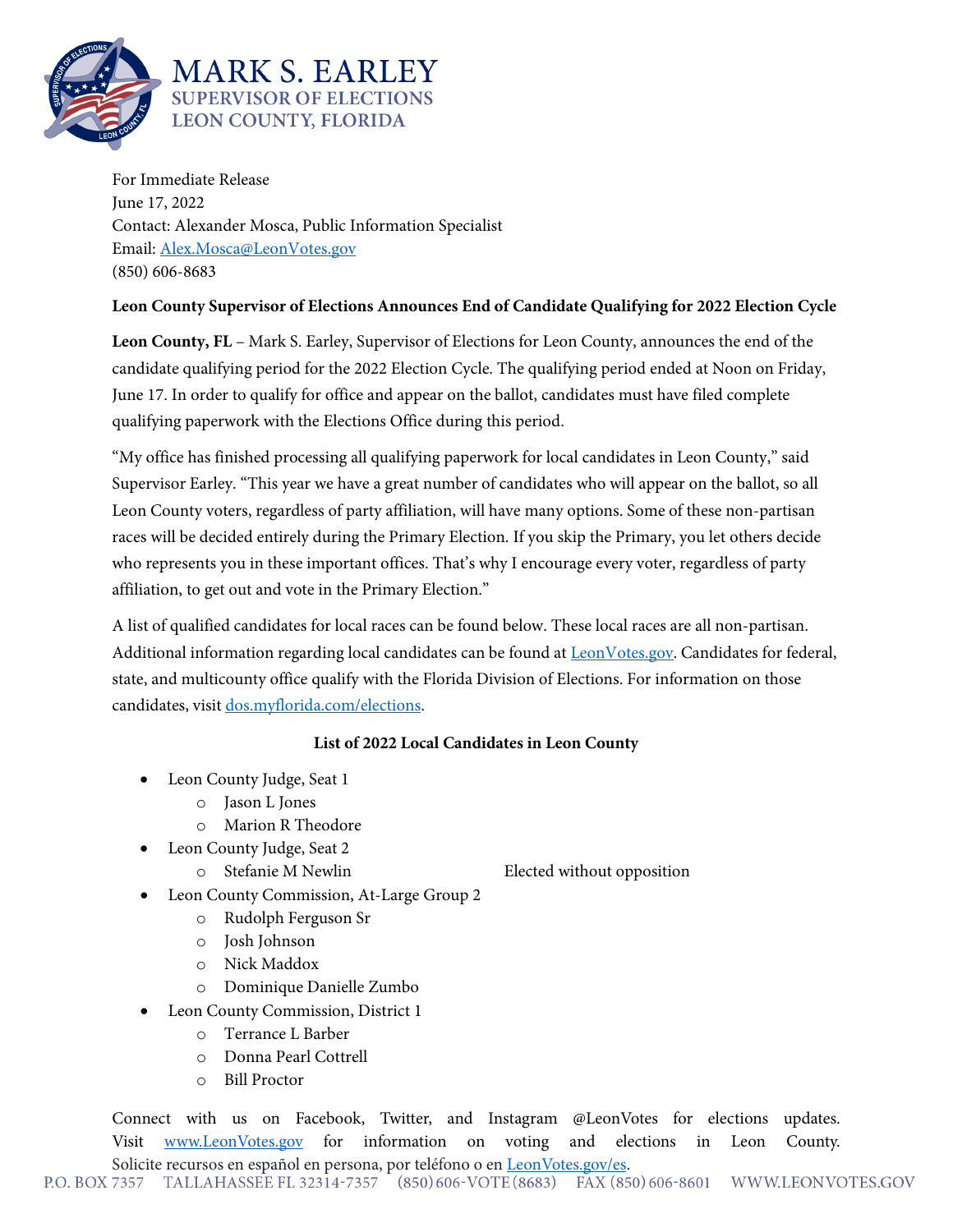- Leon County Commission, District 2
	- o Sabrina M Allen
	- o Lynda Gayle Bell
	- o Christian Caban
	- o Hannan Crow
	- o William Lindsey Crowley
	- o Max Epstein
	- o Manny Joanos
- Leon County Commission, District 3
	- o Joey Lamar
	- o Rick Minor
	- o Damon Victor
	- Leon County Commission, District 5
		- o Paula DeBoles Johnson
		- o David T O'Keefe
		- o Jay Revell
		- o Dustin Ryan Rivest
- Leon County School Board, District 1
	- o Marianne Arbulu
	- o Anthony DeMarco
	- o Alva Swafford Striplin
- Leon County School Board, District 3
	- o Harrison Arencibian Write-in candidate
	- o Darryl Jones
- Leon County School Board, District 4
	- o Laurie Lawson Cox
	- o Susan Elaine Hodges
	- o Alexander L Stemle
- Leon County School Board, District 5
	- o Marcus Bernard Nicholas Elected without opposition

- Tallahassee City Commission, Seat 3
	- o David Bellamy
	- o Jeremy Arthur Matlow
- Tallahassee City Commission, Seat 4/Mayor
	- o John E Dailey
	- o Kristin Elizabeth Dozier
	- o Michael Ibrahim
	- o Whitfield Leland III

Connect with us on Facebook, Twitter, and Instagram @LeonVotes for elections updates. Visit [www.LeonVotes.gov](http://www.leonvotes.gov/) for information on voting and elections in Leon County. Solicite recursos en español en persona, por teléfono o e[n LeonVotes.gov/es.](http://www.leonvotes.gov/es)